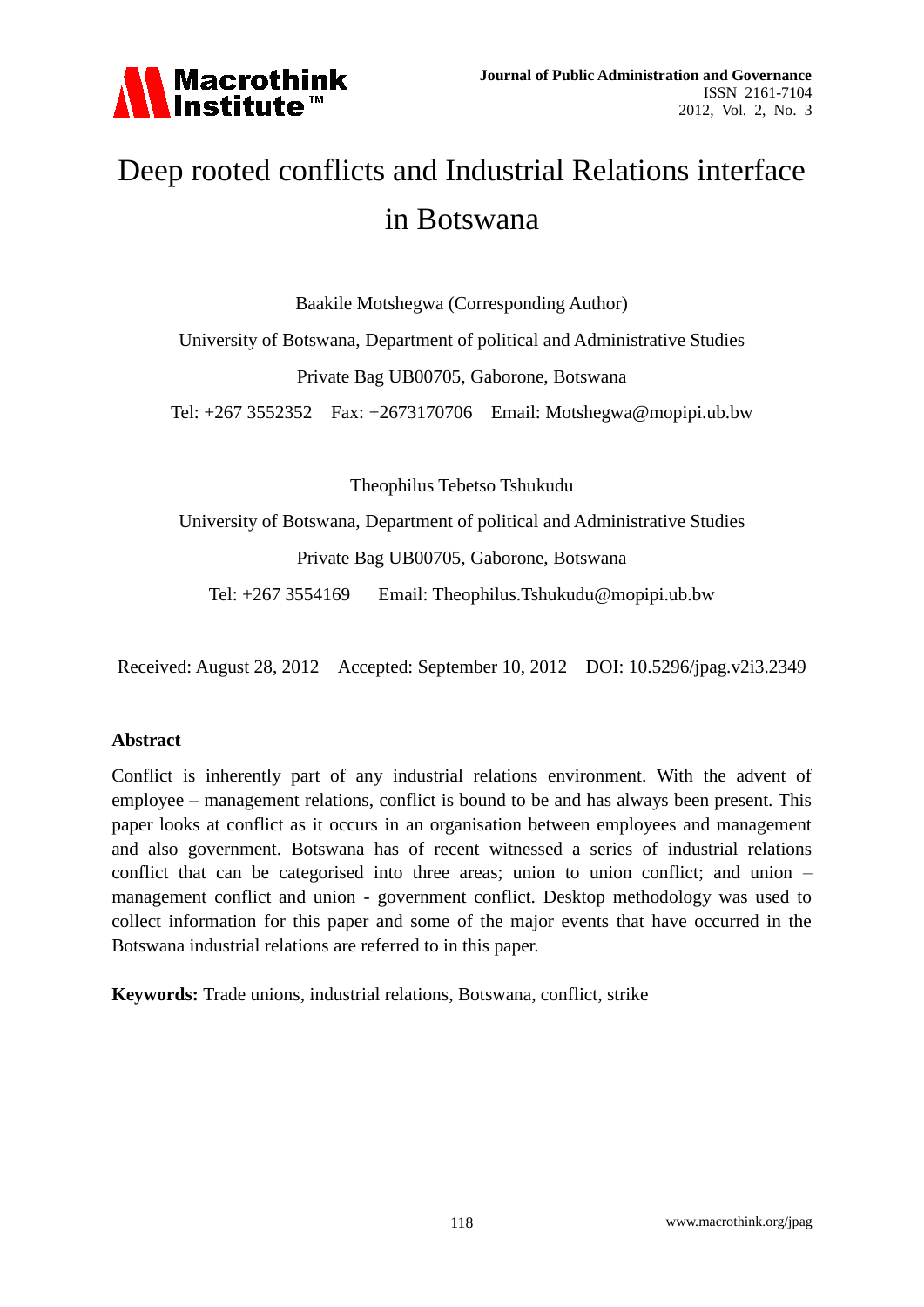

# **1. Introduction**

The advent of trade unionism in Botswana dates back to colonial era when there were very few educated Batswana who understood the purpose of unions. At the outset, trade unions were started mainly by political activists who were also the pioneers of early political parties in Botswana (Mogalakwe M. , 1997). Employers on the other hand had few workers whom they controlled with an iron fist and who did not have many choices when it came to alternative jobs. Conflict is inherently forms part of trade unionism. This conflict may manifest in several forms; internal conflict (conflict between and within unions themselves) and external conflict (between unions and government or management). This paper generally discusses conflict that has arisen in Botswana unions in recent years.

# **2. Definitions**

The term industrial relations is sometimes used interchangeably with labour relations. By definition industrial relations is "aassociated with industrial trade unions, collective bargaining and strikes" (Bratton and Gold 2003:258). According to Salamon (2000:5) industrial relations is "concerned with male, full-time unionized, manual workers in large manufacturing units involving restrictive practices, strikes and collective bargaining". Naukrihub.com views industrial relations as being comprised of two terms: "Industry" and "Relations". "Industry" refers to "any productive activity in which an individual (or a group of individuals) is (are) engaged". By "relations" we mean "the relationships that exist within the industry between the employer and his workmen." http://industrialrelations.naukrihub.com/introduction.html. Labour relations according to (Holley, 2009, p. 6) "involves managers (representing the ownership interests) and a labour organisation agent representing the interest of a group of employees engaged in the joint determination and administration of the work rules".

# **3. Research methodology**

Secondary data was collected when compiling this paper. The advantage of this methodology is that data is readily available for the researcher. It also faster to collect secondary data and the cost is minimal in terms of money and time (Zikmund et al., 2013, Tharenou et al. 2007, Quinlain, 2011). The advent of the internet has even made data collection much faster than when it was done manually. The data was collected from government documents, internet sources, journals, policy documents, formal memos and books. The disadvantages are that the data may not have been specifically designed for the researcher needs. Sometimes the information may be inadequate for the researcher and researchers need to be careful when using this type of data (Zikmund et al., 2013). Gaining access to the information could also pose a challenge (Tharenou et al. 2007)

#### **4. Relevant statutes in Botswana on industrial relations issues**

Several statues set out the platform for industrial relations in Botswana. These will be briefly discussed in this section. Among these are: Trade Unions and Employers Organisation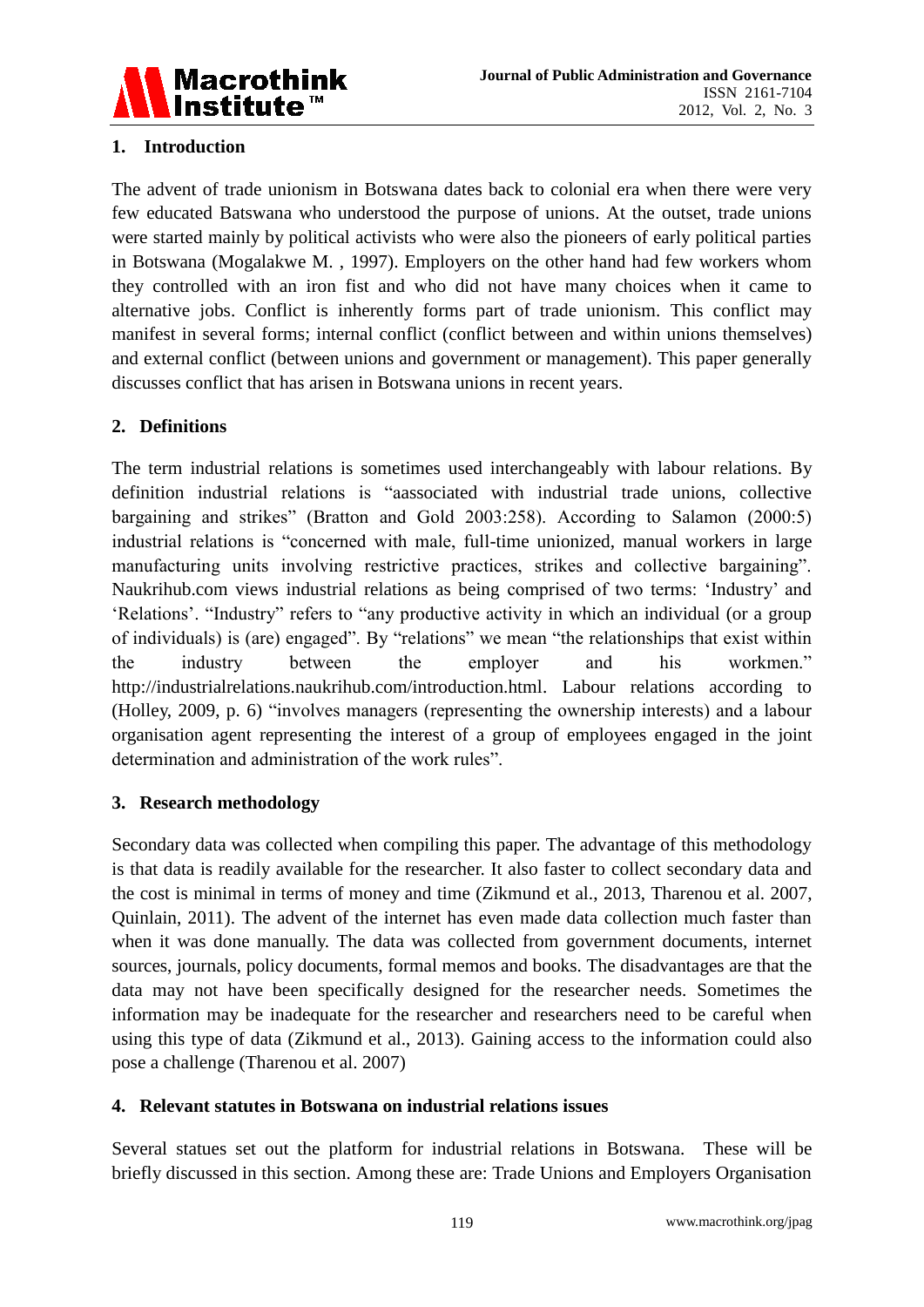

Act; Trade Disputes Act (2003), Public Service Act (2008); Employment Act (2003) and Workmen's Compensation Act. It is important to discuss such laws and the next section deals with that.

*a. Employment Act Chapter 47:03* 

The Employment Act (EA) Chapter 47:01 provides among other things for contract of employment for public servants. Some of the items covered under contract of employment include oral or written contracts of employment, termination of contract of employment, breaches of contract of employment, certificate of employment , redundancy, termination of employment, severance benefits on termination of employment, and others. The EA further stipulates recruitment matters, issues of forced labor, protection of wages , rest periods, hours of work holidays and other conditions of work, employment of children and young persons, employment of infirm and handicapped , labor health areas, determination of minimum wages and other. The Employment (Amendment) Act, 2003 added the dimension of establishing the Labor Advisory Board which will

- (a) advice the Minister on any proposed legislation rules, codes, guidelines and model agreement relating to disputes prevention and resolution;
- (b) review disputes prevention and resolution procedures under the Trade and Disputes Act and advice the Minister thereon where necessary;
- (c) advice the Minister on the qualifications, appointments, terms and conditions of employment , and the removal of mediators and arbitrators appointed in terms of section 4 of the Trade Disputes Act and
- (d) advice the Minister in respect of any matter on which advice or recommendations are required or permitted in terms of this Act or any other labor law (Employment (Amendment) Act, 2003: A50).
- *b. Public Service Act*

The Public Service Act (PSA) has been amended several times the most recent amendment was in 2008 and was launched on the 1<sup>st</sup> May 2008 by the Directorate of Public Service Management. The PSA No 30 of 2008 merged the three Acts that used to operate simultaneously in the country; that is the Public service Act which was for central government employees, the Teaching Service Act for teachers and the Local Government Service Act for local government employees. The PSA stipulates several issues pertaining to the administration of the public service, appointments to the public service which included appointments probation and promotion, termination of appointments and retirements, duties of public service officers, misconduct and unsatisfactory service, offences and penalties and others.

*c. Trade Unions and Employers Organization Act (TUEA) Chapter 48:01*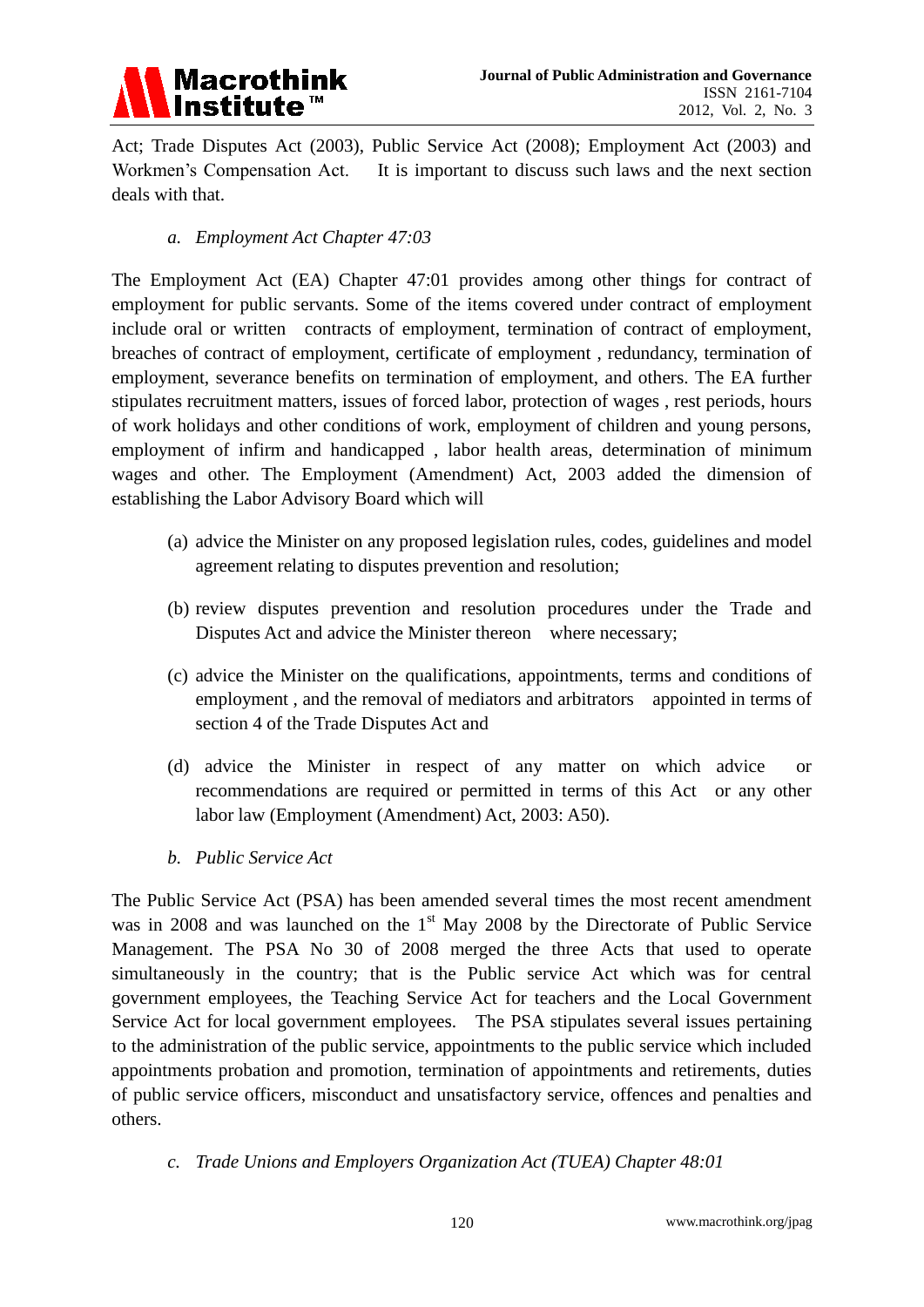

The TUEA lays down the roles of the Registrar of Trade Unions and Employer organizations, the registration of Trade unions, federations of trade unions and employer organizations and all the procedures that are followed when registering these unions and organizations. It also spells out the rights and liabilities of trade unions, federations of trade unions and employer organizations. Furthermore, it covers membership, officers, employees and trustees and other issues like constitution and notification of other matters, finance, recognition of registered trade unions as negotiating bodies and others.

# *d. Trade Disputes Act No 15 of 2004*

The Trade Disputes Act of 2003 (TDA) cover issues ranging from the establishment of panel of mediators and arbitrators, procedures for settlement of trade disputes generally, provides for the industrial court, settlement of claims that recognized terms and conditions of employment are not being observed, deals with issues of collective labour agreements and unlawful industrial action and enforcement of collective labour agreement and decisions of the industrial court.

# *e. Workmen's Compensation Act Chapter 47:03*

The Workmen's Compensation Act was enacted to safeguard employees and seek compensation for them when they are injured at work. Specifically, it covers issues of eligibility for compensation, compensations for injury, medical aid, occupational diseases, compulsory insurance administration of the act, Commissioner for workmen"s compensations and general issues like remedies against employer and strangers, regulations, offences and others.

#### **5. Intra and inter-union relations and conflicts in the Botswana Union Movement**

The trade union movement in Botswana had suffered from crippling, internal feuds. Such feuds have served to stifle their growth as institutions, policy advocates and general social activists. These feuds have left them rather fragmented and unable to organize and win major concessions with employers; DEBSWANA, for example, in the years 2004/2005, could dismiss workers who engaged in strikes with little repercussions. Furthermore, through these fragmentations, the unions have missed an opportunity to act in solidarity and have any meaningful political influence. The lack of political influence is in part a result of failure to organize and have huge memberships as politics itself is a "game of numbers". Trade unions need to develop strategies through which the trade union movement can become a robust block needed by government in passing various legislation and policies.

For a country with a population of just about 2 million people, and about 298,900 formally employed people according to Friedrich Ebert Foundation, (Frderick Ebert Stiftung , 2006) it appears that 25 active trade unions is a huge number. The duplication of such is often not necessitated by deep seated organizational or other differences, but by differences over simple operational issues. In 1988 for example, The BFTU's two largest affiliates  $-$  the National Amalgamated Local and Central Government and Parastatal Manual Workers Union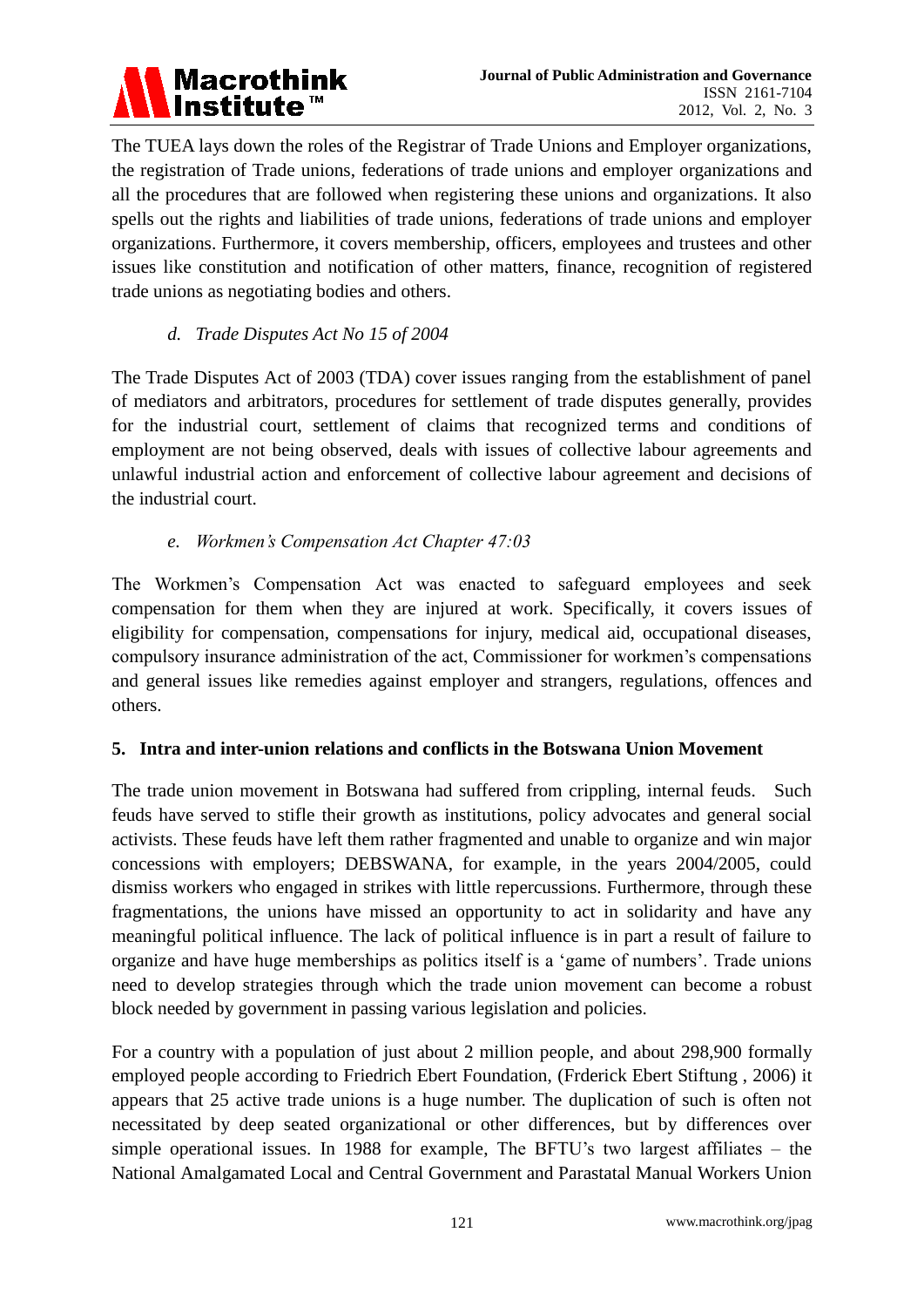

(BMWU) and the Commercial and General Workers Union of Botswana (CGWU) – broke away because they wanted the independence to decide which political party to support (Dlamini, 2002). Tregenna (2005) also argues that the Botswana Federation of Trade Unions (BFTU) was formed in 1977 with governmental "assistance", and government historically had an ex officio seat in all union meetings. Issues of the BFTU"s political affiliation led to a split in the federation in 1988 with affiliates wanting political independence breaking away. The affiliates were to later on return to the BFTU fold, though after an agreement to let members support whichever political party they so choose to. This buttresses the point that any such differences were not too huge to reconcile. The unions could have in the first place reached a consensus and avoided the split.

The split was a debilitating blow as Dlamini (2002, p. 20) points that

This dealt a severe blow to the BFTU whose membership was reduced by more than half due to the split. The main reasons for the breakaway were disagreements on whether BFTU affiliates should be aligned to political parties or should they be neutral and only have political affiliation on an individual basis.

Such differences would normally be to the delight of most employers and even the ruling party. In Botswana, this seemed evident as the ruling BDP under whose government the BFTU was formed, was implicated as one of those fueling dissent in the perceived opposition parties who were sympathetic to the union movement.

The latest problems within the trade union movement surfaced in 2008 when the Botswana Public Employees Union (BOPEU) and the National Amalgamated Local and Central Government Manual and General Workers Union (NALCGMGWU), were amalgamated and registered by the Registrar of Trade Unions and Employers" Organizations in the Ministry of Labour and Home Affairs as Botswana Federation of Public Sector Unions (BOFEPUSU). The amalgamation was a bid by public sector unions to bargain better with their employer. This carries serious implications for the BFTU which currently includes both private sector and public service Unions. Hitherto, the BFTU has been the single umbrella body for unions in Botswana but as the name of the new union suggests, it is viewed to be an all embracing public sector union, whilst in fact there are other public services unions outside the fold of the new federation.

This duplication is also to counter the efforts of the BFTU and its affiliates to trim down the number of unions in Botswana. As such, it presents a challenge as to who really represents workers. Naturally, the already existing Federation felt somewhat threatened by the new formation and so are the ideals of unions" consolidation. Despite these challenges, the trade union movement has recognized that it needs to trim down its numbers. This has led to the restructuring of BFTU from 25 to 13 unions.

Dlamini (2002) also believes such restructuring and consolidation will be of great help to the labour union movement as the amalgamation process will facilitate the merger of allied trade unions within the same sector in order for them to have one voice and to be able to bargain by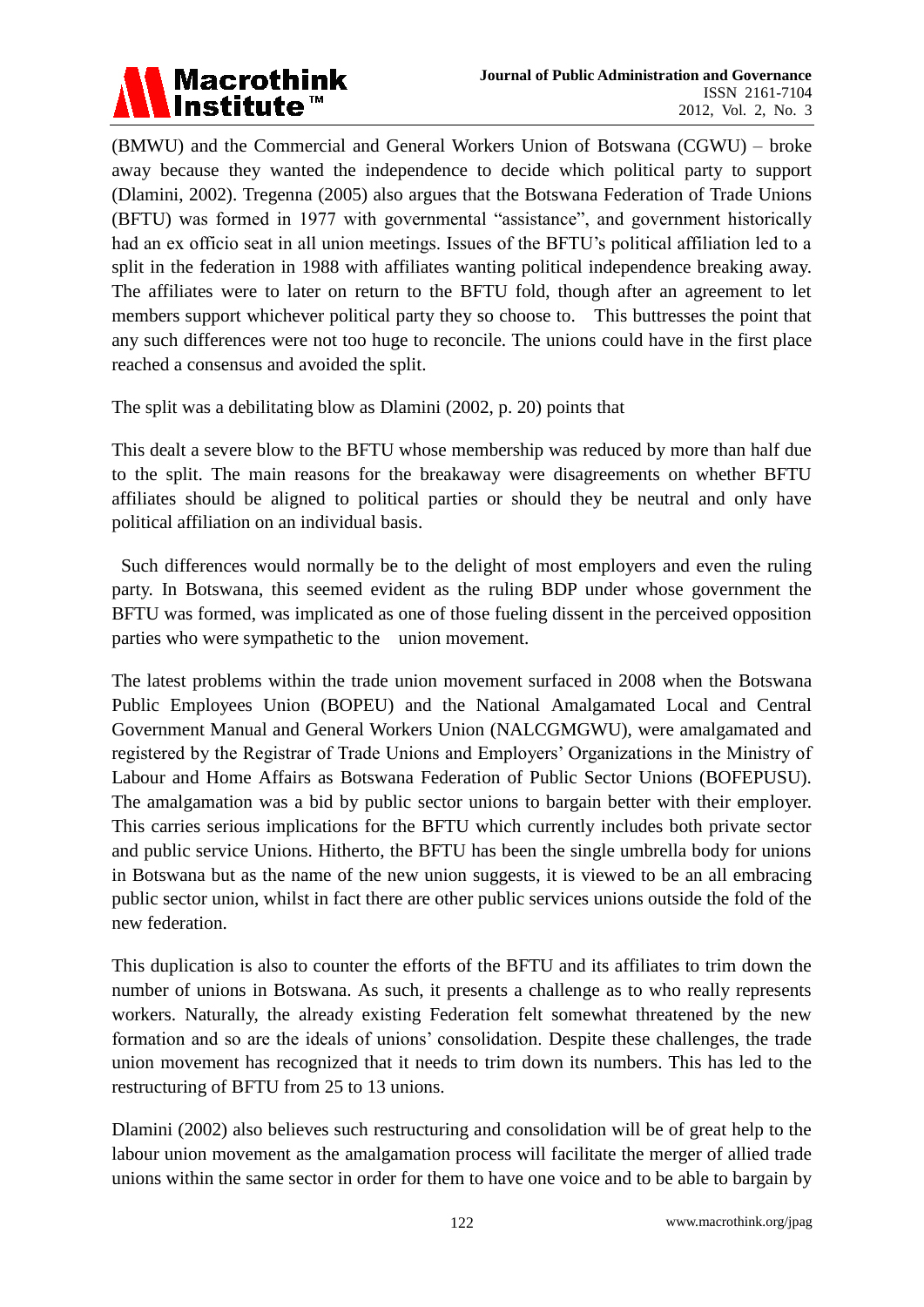

sector. In a country where union membership is quite low, such consolidation would help ensure the voice and impact of labor discontent is felt. This was greatly helped by some relaxation in the labor laws of the country, with the public servants allowed to unionize since 2003/2004 with the transformation of public sector associations into unions. This move has been welcome by the Friedrich Ebert Stiftung (Frderick Ebert Stiftung , 2006) as they argue that the transformation of public sector associations (e.g. for the teachers) into unions will enhance the political weight of the labour movement in Botswana. The transformation would give unions a voice in government, allow them to bargain and negotiate the terms and conditions of service with their employer(s). According to Dzimbiri (2006) trade unions have five distinctive roles: unions provides countervailing power to the employer and a pressure group within society economic regulation through maximising the wages and employment of their members within the framework of the wage /work contract of employment, job regulation through creating a joint rule making system to prevent arbitrary management actions. Unions also play a social change role as they can influence the social cohesion and political ideology of its membership. And lastly, trade unions provide a mechanism where individuals can develop outside their jobs and participate in decision making.

The trade union movement also has a challenge in dealing with a diverse membership to their organizations. Reynaud (1983: 247) argues that the social groups that are brought together under the label of white-collar workers certainly possess specific characteristics which decisively distinguish them from manual workers.

This presents a challenge that could easily lead to conflicts in that the diversity of the needs of such a varied constituency need to be well accommodated. If not, splits and incessant internal squabbling will characterize the labour union movement.

The other challenge that appears evident in Botswana is that the white-collar worker is conscious of his/her chances of becoming part of management

because of their greater promotion chances and because, in the main, they have a better market situation, white collar workers, it is held, are more favourable to individual competition than to the making of collective demands, and it is this that turns them away from trade unionism (Reynaud, 1983: 248).

As such, issues of intra-union democracy are important in ensuring that all members' interests are factored in. This proves a challenge for most unions as the white-collar workers are at times less likely to engage in industrial action in the form of strikes while the blue-collar workers are often more likely to engage in industrial action. Also, the conditions of their services often vary, with the white collar worker's conditions and benefits a little more favourable than those of blue collar workers.

The preceding conflicts in unionism in Botswana were succinctly captured by Tswaipe (2010) in *Mmegi Online* of the  $10^{th}$  July, 2010.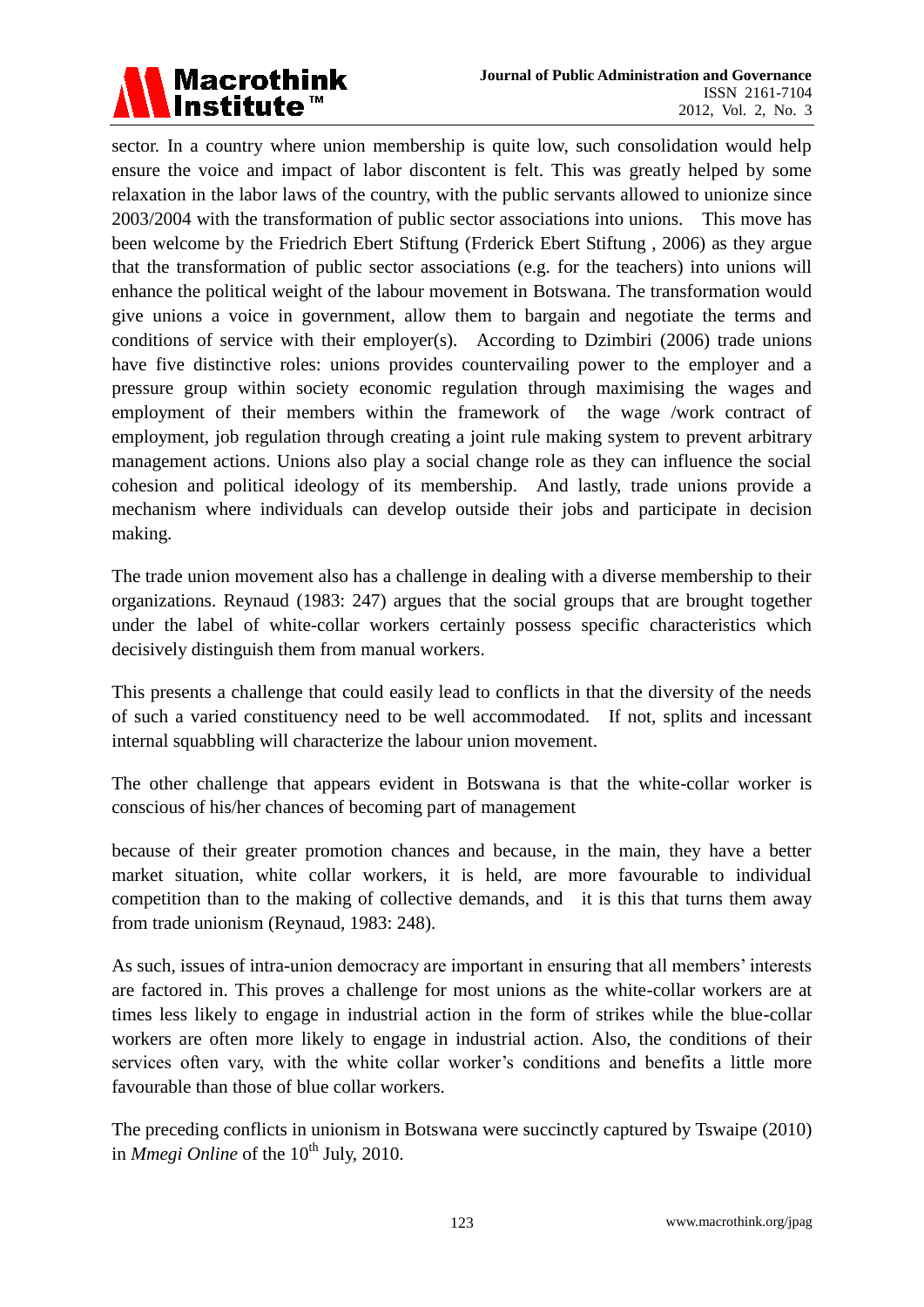

Today a fact that cannot be hidden is that the trade union movement is at war with itself, not with multinationals or the state. Unions are not fighting viciously against unemployment, wage poverty, indecent jobs or the World Bank-sponsored Privatisation Policy.

It is an inside battle, fought with vigour and fuelled by egos and business alliances. Here and there, unions throw this and that public statement for their media friends, about the government or John Kalafatis, but the undercurrent rages on, undeterred. This time it is much uglier than it has ever been as the two major groupings seem to be fighting for survival. In one corner stands the Botswana Federation of Trade Unions or BFTU and its remaining affiliates, and on the other is the emerging rival federation of public service unions, dubbed Botswana Federation of Public Sector Unions (BOFEPUSU) or 'the Big Five'.

Tswaipe (2010) predicts that some union may disappear, or in the other worst case scenario, that both BFTU and BOFEPUSU may collapse.

#### **6. Threats posed by trade unions**

1. Trade unions pose a threat to any country because they represent the collective voices of the employees nationwide. However, after 45 years of independence in 2011, trade unions are still weak in Botswana and this is now compounded by the infightings that have been going on since 2007. In September 2010, government responded to the collective voice of unions and as a result a major strike by five major unions which included: the Botswana Land Boards and Local Authorities and health workers Union (BLLAHWU), the National Amalgamated Local Central Government and Parastatal Workers Union (NALCGPWU), the Botswana Teachers Union (BTU), the Botswana Secondary Teachers Union (BOSETU) and the Botswana Public employees Union (BOPEU) was averted. These unions are affiliates of the Botswana Federation of Public Sector Unions (BOFEPUSO). The unions were demanding that the 22 days working month agreed and signed to by the employer should be paid effective from May 2010. Government acted fast to stop the strike by agreeing that they will pay public servants effective from May 2010 arrears amounting to more than P6 billion (http://allafrica.com/stories/printable/201106130984.html).

2. Public servants in Botswana are not well conversant with the labour laws of the country including those who are leading ministries such as Permanent Secretaries, their Deputies and Director. More often than not, they find themselves having gone against some of the laws that govern industrial relations in the country, and unions have been able to embarrass them by taking them to the Industrial Court to have employees either reinstated or paid for unfair dismissals. This therefore, indicates that a lot of training is needed for the government employees and also for the unions.

3. Government has been stalling the introduction of the Bargaining council as provided for in the 2008 Public Service Act. The major problem has been its constitution as the Directorate of Public Service Management (DPSM) tried to somersault by derecognizing some unions which according to them did not reach the 33% threshold. DPSM seem to be facing a mammoth task that they did not prepare for and as a result unions are becoming a big threat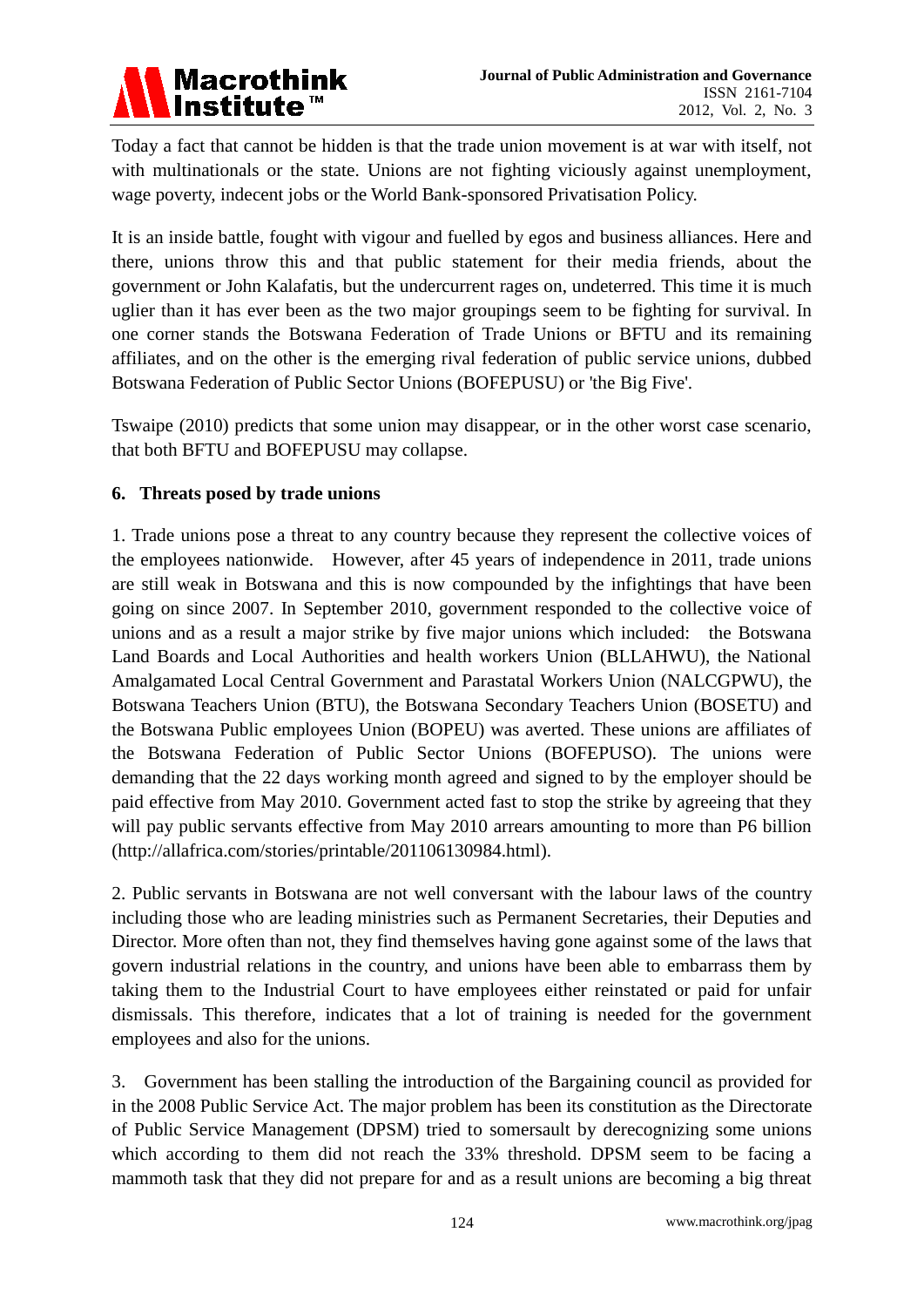

to its decision making processes.

4. Botswana has ratified International Labour Organisation conventions that included the right to strike. As a result of that, Botswana cannot afford to ignore employee demands as the ultimate price will be a strike by employees which could cripple the economy that has been ravaged by recession since 2007 to the year 2010.

# **7. State - labour relations in Botswana**

Several authors (Tsie, 1996; Mogalakwe M. & Siphambe, 2001; Siphambe & Thokweng-Bakwena, 2001) have attested to the fact that the labor movement in Botswana has been historically weak, mainly due to government's setting of wages. Tsie (1996) identified the following as some of the reasons for the weakness of the labor movement in Botswana. First, the low level of industrialization that Botswana inherited from colonial rule at independence. Botswana was used as a source of unskilled and cheap labor for the South African mines. Second, the low levels of wage labor in the country until the 1980s. Third, the labor movement in Botswana has always been plagued by poor organization and lack of effective leadership. Last, the level of unionization has generally been low due to the fact that the state fixed the minimum wages. This was supposed to change after the introduction of the Incomes Policy of 1991 which stipulated that wages were to be determined by market forces. The situation has not changed as even in 2009 the website of the Department of Labor and home Affairs still listed the minimum wages in different sector of the economy. The subordinate position of unions has not improved as government continues to set minimum wages mainly due the fact that workers concentrate on immediate bread and butter issues and the threat of unemployment. Section 132 of the Employment Act (Employment Act, 2003) gives the Minister the power to set up a Board that will investigate wages in different sector of employment and recommend to him/her what the minimum wage should be. The Minister is not obliged to take their recommendations.

Regardless of the inadequacies identified above, government plays an important role in industrial relations in Botswana. Government provides legal framework for industrial relations and settling trade/industrial disputes. Government also provides legal protection for employees that are stipulated in the Employment Act of 1963 (Amended in 2002) following the 1997 ratification of ILO conventions. The conventions lay the conditions of contract of employment, termination, dismissals, employment of the young and disadvantaged, determination of minimum wages, and employee welfare matters. Some of the conventions ratified by Botswana are shown in Table 1 most of which are partially implemented (Federick Ebert Foundation, 2008, pp. 8-9).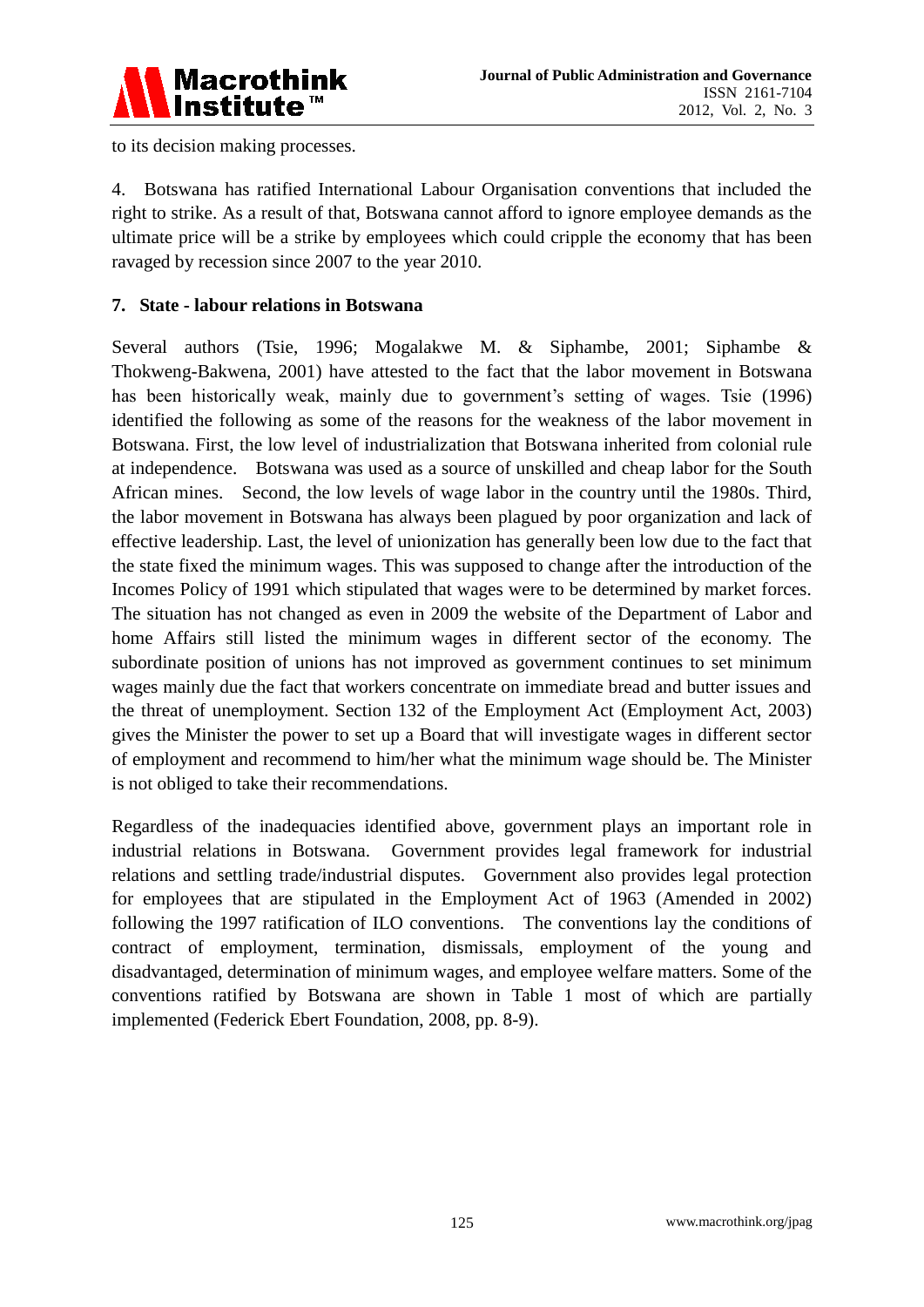

# **Table 1 Ratified ILO conventions by government of Botswana**

| <b>Convention</b>                     | <b>When Ratified</b> | <b>Provision</b>                                |  |  |
|---------------------------------------|----------------------|-------------------------------------------------|--|--|
| 1. Weekly rest C014 (1921)            | 1988                 | Provides for a day's rest of a working week     |  |  |
|                                       |                      | of 7 days                                       |  |  |
| 2.<br>Equality<br>of<br>treatment     | 1988                 | Equal treatment of workers in cases of          |  |  |
| (Compensation of Injuries at work)    |                      | compensation for occupational injuries and      |  |  |
| C19 (1949)                            |                      | diseases                                        |  |  |
| 3. Forced labour C029 (1930)          | 1997                 | Prohibits use of forced labour in all forms     |  |  |
| 4. Protection of wages C95 (1949)     | 1997                 | Restricts deduction from salaries /wages        |  |  |
|                                       |                      | without workers consent                         |  |  |
| 5. Equal remuneration C100 (1951)     | 1997                 | Prohibits wages discriminations of any kind     |  |  |
| 6. Freedom of association and         | 1997                 | Safeguards both workers and employers of        |  |  |
| protection of the right to organize   |                      | their right to form organisations of choice for |  |  |
| C087 (1948)                           |                      | furthering and defending their interest.        |  |  |
|                                       |                      |                                                 |  |  |
| 7. Right to organize and collective   | 1997                 | Protects workers in exercising their right to   |  |  |
| bargaining C098 (1949)                |                      | organize, prevent State interference<br>in      |  |  |
|                                       |                      | workers' and employers' organisation in         |  |  |
|                                       |                      | promoting voluntary collective bargaining.      |  |  |
| 8. Abolition of forced labour C105    | 1997                 | It advocates for complete abolition of any      |  |  |
| (1957)                                |                      | kind of forced labour.                          |  |  |
| 9. Discrimination (Employment and     | 1997                 | Prohibits discrimination in employment          |  |  |
| Occupation) C111 (1958)               |                      | practices and occupation.                       |  |  |
| 10. Minimum age convention C138       | 1997                 | Sets minimum age of employees to be             |  |  |
| (1973)                                |                      | employed in order to prohibit child labour.     |  |  |
| 11. Tripartite consultation C 144     | 1997                 | Promotes social dialogue or consultation        |  |  |
| (1976)                                |                      | government,<br>workers<br>between<br>and        |  |  |
|                                       |                      | at international level on all<br>employers      |  |  |
|                                       |                      | international labour standards.                 |  |  |
| Labour<br>relations<br>(Public<br>12. | 1997                 | Guarantees the right of workers in the public   |  |  |
| Service) C151 (1978)                  |                      | sector to organize freely.                      |  |  |
| 13. Protection of workers' claims     | 1997                 | Provides for higher prioritization of workers   |  |  |
| (Employer's Insolvency) C173 1992     |                      | claims against the creditors in the event of    |  |  |
|                                       |                      | insolvency. Provides for the workers claims     |  |  |
|                                       |                      | to the extent of three months' pay.             |  |  |
| 14. Safety and health in mines C176   | 1997                 | Government to periodically consult with         |  |  |
| (1995)                                |                      | employer and workers representative on          |  |  |
|                                       |                      | safety and health issues in mines in order to   |  |  |
|                                       |                      | avoid fatalities, injuries and ill health of    |  |  |
|                                       |                      | workers and member s of the public.             |  |  |
| 15. Elimination of worst form of      | 2000                 | Call for prohibition and elimination of worst   |  |  |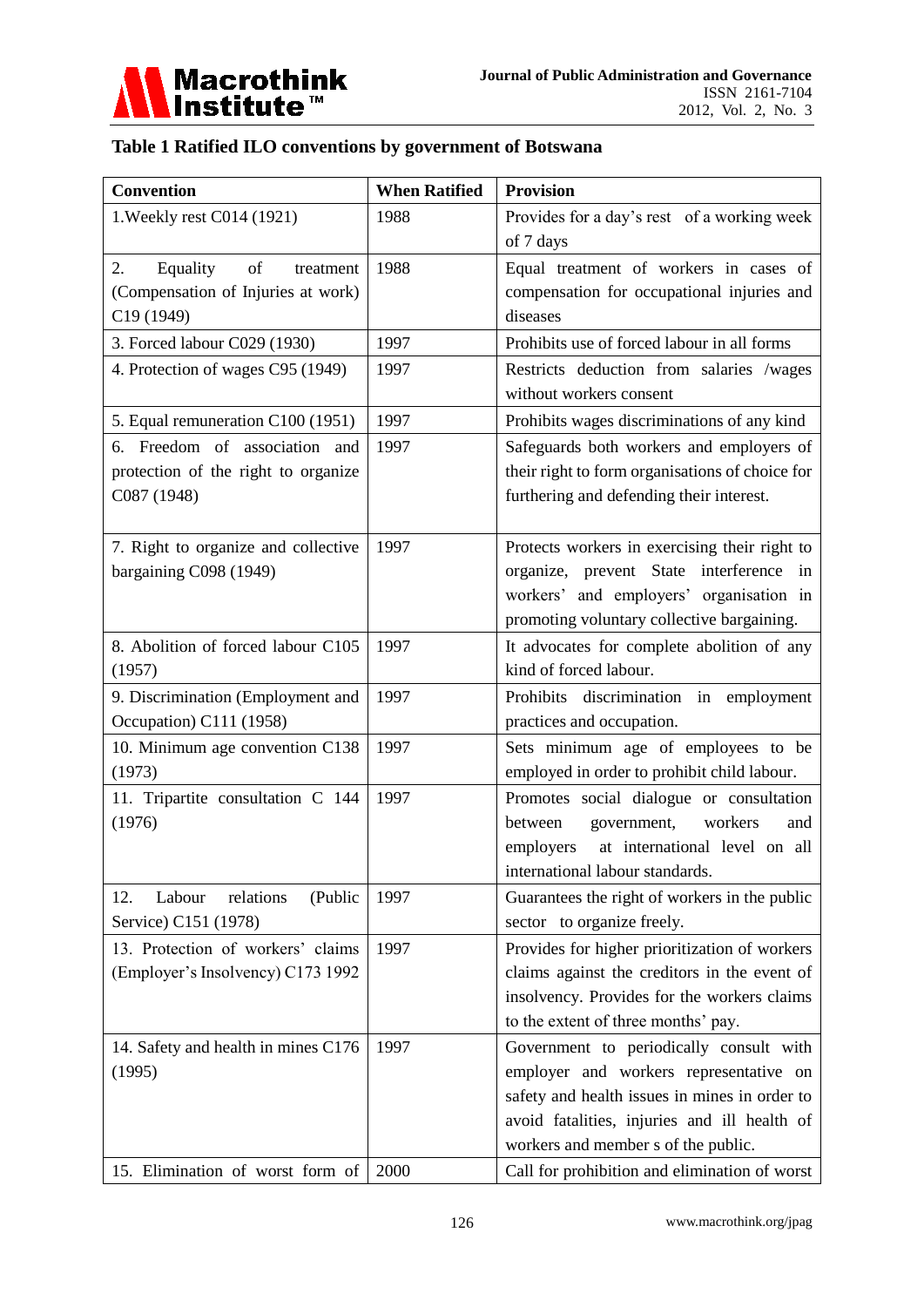

| child labour $C182$ (1999) |  |  |
|----------------------------|--|--|
|                            |  |  |

form of child labour.

Adapted from: Trade Unions in Botswana Country Report 2008: 8-9

# **8. Industrial relations conflict in Botswana from the 1990s to the millennium**

Botswana has been viewed as the Switzerland of Africa due to its peaceful nature in the midst of warring neighbours. In terms of IR, few strikes took place before independence for several reasons; majority of people were not in full employment, employees were mostly intimidated by the employers, the union movement was starting with the help of the newly formed political parties. Historically, Mmusi started the first union in 1948 called the Francistown African Employees Union (FAEU) followed by the Bechuanaland Protectorate Workers Union (BPWU) in 1959 and then the Bechuanaland Trade Union Congress (BTUC) with Klass K. Motshidisi as its first Secretary General in 1962. This pioneer paved the way for industrial relations in Botswana as it exists in its current form (Mogalakwe, 1997).

In the last 20 years, Botswana has seen an increase of strikes carried out by different groups in society. These include public servants, private sector unions and parastatals. These have escalated the conflict and the relationships between the different stakeholders with the industrial relations arena. At this juncture, the paper will discuss the different industrial conflicts as they occur in Botswana.

# *a. Trade union versus government conflict in Botswana*

Government is the largest employers in the country and that leads to conflict between the employer and the unions. Regardless of being the peaceful country that the world has always admired, Botswana in 2011 was literally "up in flames" due to trade union strikes and the resultant damages which included burning tyres on the roads. The teacher unions have been the most effective and have actually transformed the industrial relations in Botswana. The 2002 teachers strike on parallel progression marked one of the major milestones in industrial relations in Botswana. This does not mean there have not been other strikes before. Government has been defiant and blatantly disregarded some of the court order on issues that concerned staff welfare and at times strikes gave government a rude awakening. This section will mainly chronicle the 2011 strike and the conflicts that arose because of it.

In 2008, government adopted and started implementing the "new" Public service Act. This Act increased the number of working days for public servants from 21 to 22 and this created a big problem for government as it looks like that section of the Act was not thoroughly thought through and actually a lot of loop holes have been identified in the 2008 Act and within short period during its implementation some amendment were made. Government had to pay employees the monies some back pays. In implementation of the 2008 Public Service Act some unions were excluded in the formation of the Labour Advisory Board (LAB) and the Public Service Bargaining Council (PSBC) as their registration was questioned and derecognised. The exclusion caused further rift between government and unions (Ontebetse, 2011; Makgapha,2011a). The proposed model below shows the relationships between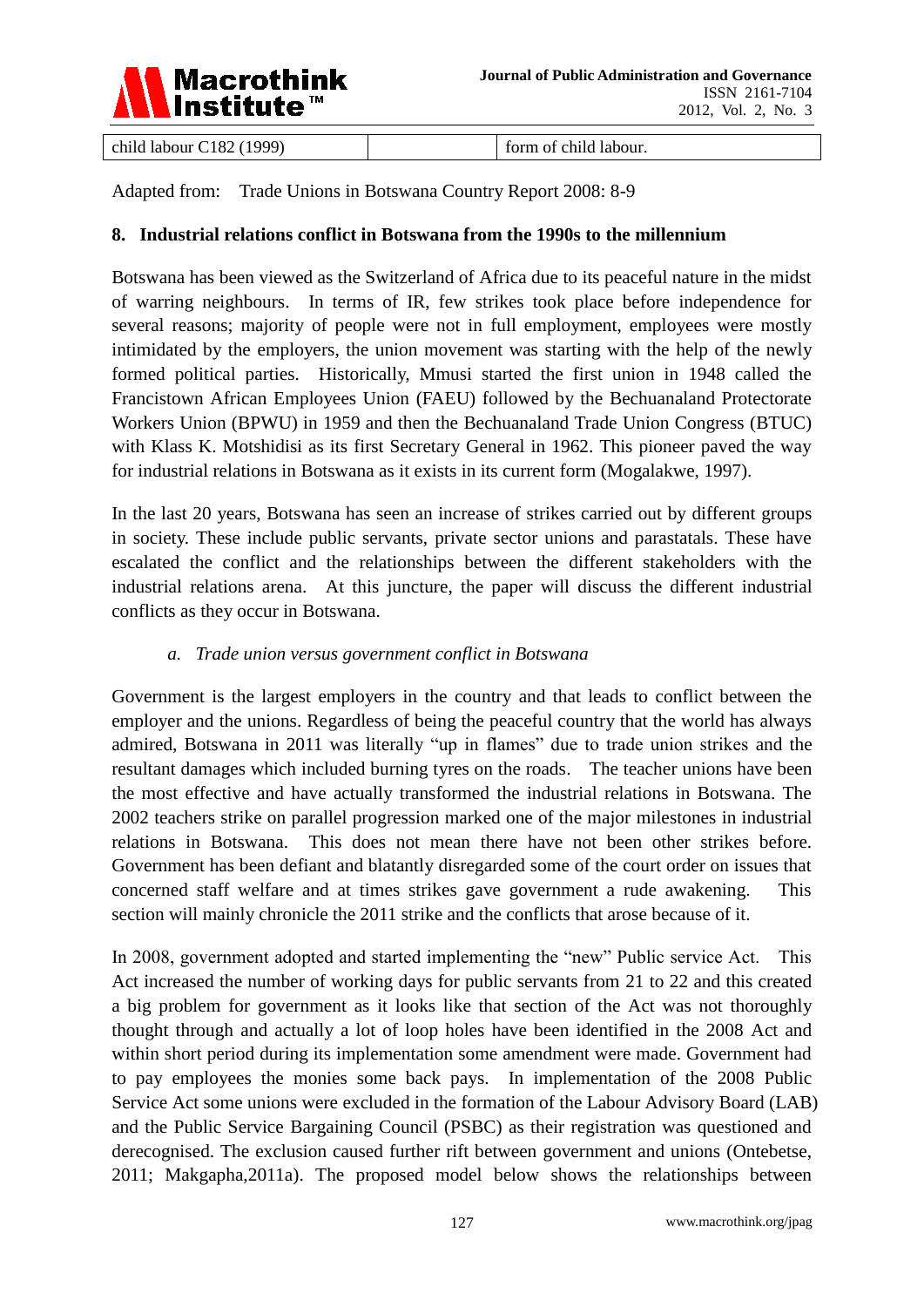

government and unions.



*Figure 1 Relationships between trade unions, bargaining Council and government*

The 2011 strike brought many conflicts and controversies in Industrial relations in Botswana. Firstly, at the onset of the strike, strike rules agreement was signed by the Directorate of Public Service Management (DPSM) representing government and five of the recognised Unions affiliated to Botswana Federation of Public Sector Unions (BOFEPUSU) (Directorate of Public Service Management, 2011) . The agreement set out members who were excluded from participating in the strike, and the non-essential services that should form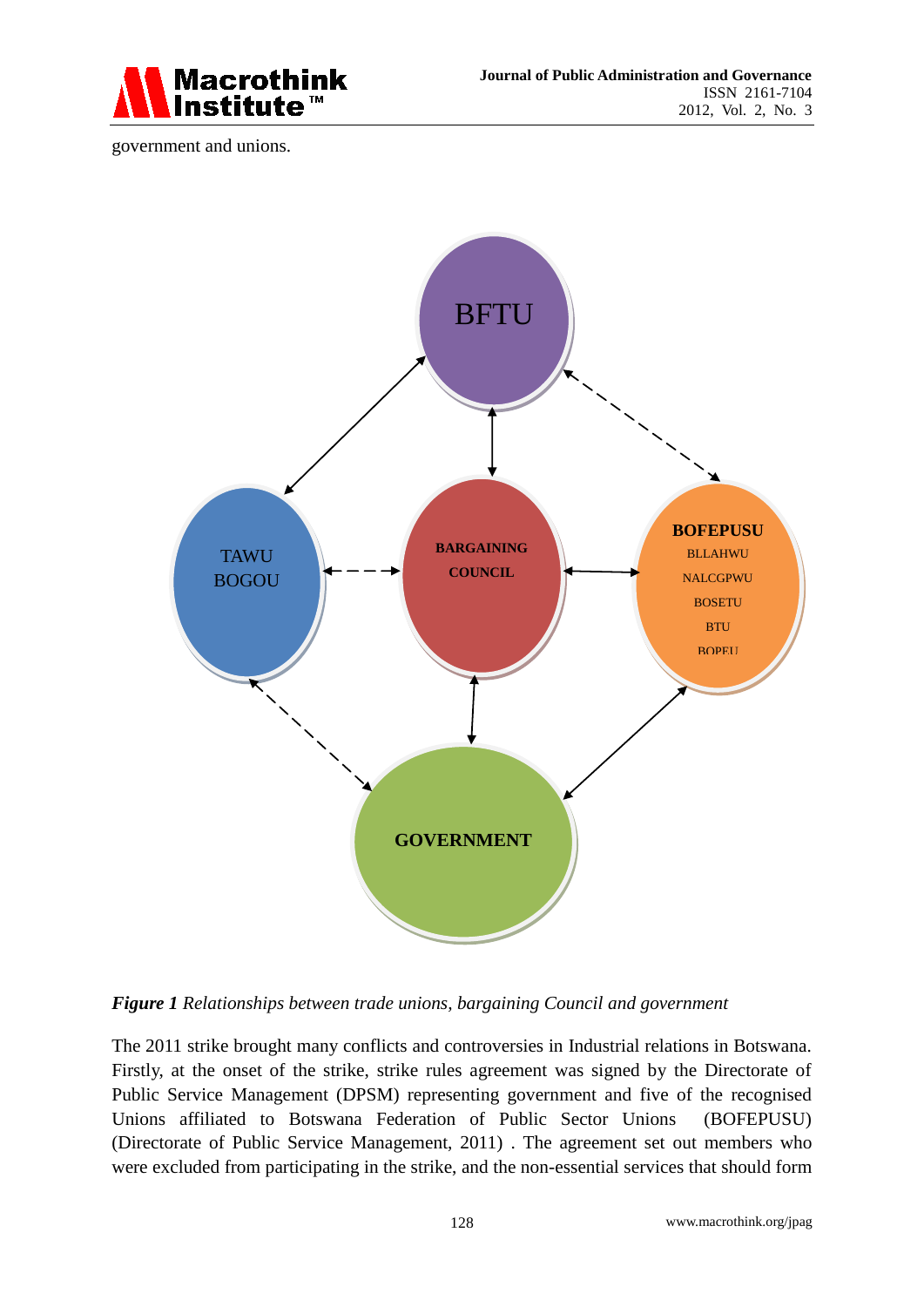

part of the skeletal staff to man the offices during strike and the provision on minimum service for essential service. Though the law clearly stipulates that essential services are not supposed to be part of the strike, this agreement allowed them to be *part of the strike* and as expected, this caused conflict as the strike progressed.

The other controversy emerged when government employed William Patrick Vergeer as the Judge of the Industrial Court (IC) regardless of the fact that he had represented DPSM in their case against unions in May 2011. Government continued in its bad faith dealing with unions when they took a decision to stop assisting unions with loan repayments that were deducted from employees' salaries (gabzfmnews, 2011). Government also withdrew office accommodation and transport for unions that had that privilege. These decisions were taken as sort of a vendetta by government against unions.

Some of the instances where government acted in bad faith were the announcement of the 3% salary increase in Mahalapye by the Head of State before the agreement was signed and while negotiations were still on-going. Unions lead by BOFEPUSU were adamant that the negotiations were still continuing. Finally, it was agreed that the 3% increase be paid in October but backdated to September (Rantsimako, 2011). Analytically, the 3% awarded to public servants, it was argued by unions did not add much value as it only managed to move employees to a different tax bracket and some time left worker worse off. Unions had a formula of how they wanted the increases to be administered but government refused and gave everyone across the board that percentage (Rantsimako, 2011).

The protracted nature of the strike brought about its own problems. Initially it was believed the strike will take ten day from April 18 to 29 as per the strike rules agreement. Eventually the strike took 8 weeks from mid-April to mid-June 2011. Government negotiators were powerless and they could not move from their original position of 5% but the move backward to 3% was unfair. Most of the union demands and request were not headed by government. For example, unions requested that dismissed employees be reinstated , abolition of the no work no pay agreement and the utilisation of the pyramid method of allocating the 3% were not acceded to by government until intervention by churches, politicians and other pressure groups within the society (Rantsimako, 2011). The deployment of heavy security (armed police, paramilitary Special Support group and the helicopter) during the strike was intimidating for the strikers and also ended with some striking employees injured.

# *b. Government unfair tactics during the strike*

Making of pronouncements in the Kgotla (traditional court) meetings while negotiations were still on-going which handicapped the government negotiators. Government spies in the form of CIDs were sent to gatherings (Botswana strike suspended as state deploys heavy security, 2011; Baaitse, 2011). The involvement of the ruling party politicians in the strike was not welcomed by unions even though their motive was to show solidarity with the employees. Some BOFEPUSU officials were detained for "uttering political statements". The sudden amendment of the Trade Disputes Act (2003) to incorporate other cadres like teaching services, diamond sorting, cutting and selling services, and veterinary services using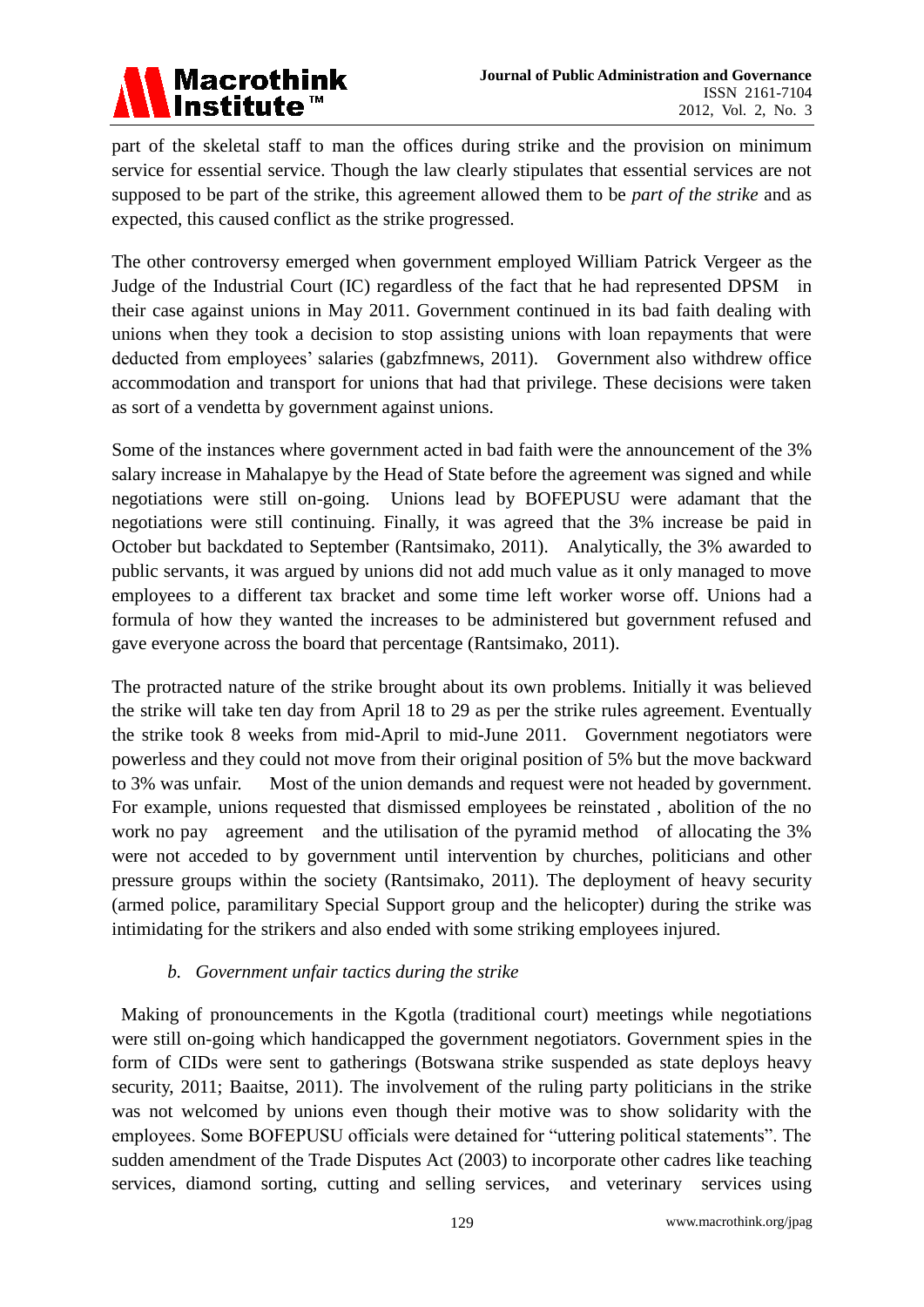

Statutory Instrument No 49 of 2011 which was challenged and annulled (Ramsay, 2011) but later reinstated as the Minister followed the right procedures (Makgapha, 2011b).The unions successfully challenged the legitimacy of the Minister to amend the Trade disputes Act and won the case in August 2012 (Morewagae, 2012).

## **9. Recommendations**

In view of the above discussions, the following recommendations are made which are hoped to help both unions and management.

- 1. Government should recognise that they have agreed to negotiate salaries with trade unions when they entered into labour agreements with them. Therefore, she should be able to shed its big brother mentality when involved in negotiations with all unions to avoid breaking the trust between her and the unions to avoid either party from withdrawing from the relationship.
- 2. Government must speed up the creation and the functioning of the Bargaining Council and ensure that all unions that are supposed to be represented are not left out. A holistic view as opposed to an adversarial way should be utilised.
- 3. Intimidation of striking employees should be avoided. Government during the 2011 strike was heavy handed in the deployment of the state machinery during the strike.
- 4. It is imperative to have social dialogue between employer and unions.
- 5. Trade unions should cooperate when embarking on a national strike (all federations should be involved).
- 6. Government negotiators should be empowered to take on that role. There should be no interference from the state.

#### **10. Conclusion**

Conflicts have always been there as long as mankind existed and therefore, conflict is inherently part of any trade union movement in any country. This paper examined conflict that characterised the Botswana Industrial Relations land scape from the 1990s to the new millennium. Botswana has for a long time been seen as the most peaceful country in Southern Africa. Conflict has traditionally been avoided but with the advent of work and infusion of Western values and principles, the value system of Botswana (peaceful coexistence, consultation and participation in decision making processes) of the country changed dramatically. Batswana have always believed that conflicts are better resolved through diplomatic negotiations. In the period under review, there have been strikes that were seen as illegal/ unprotected according to the statutes. The 2008 Public Service Act legalised strikes as long as the striking employees are granted permission by the Labour Commissioner after the mediation fails and the police. The April 2011 strike has so far been the "mother of all trikes" and it raised inadequacies on the part of both government and trade unions that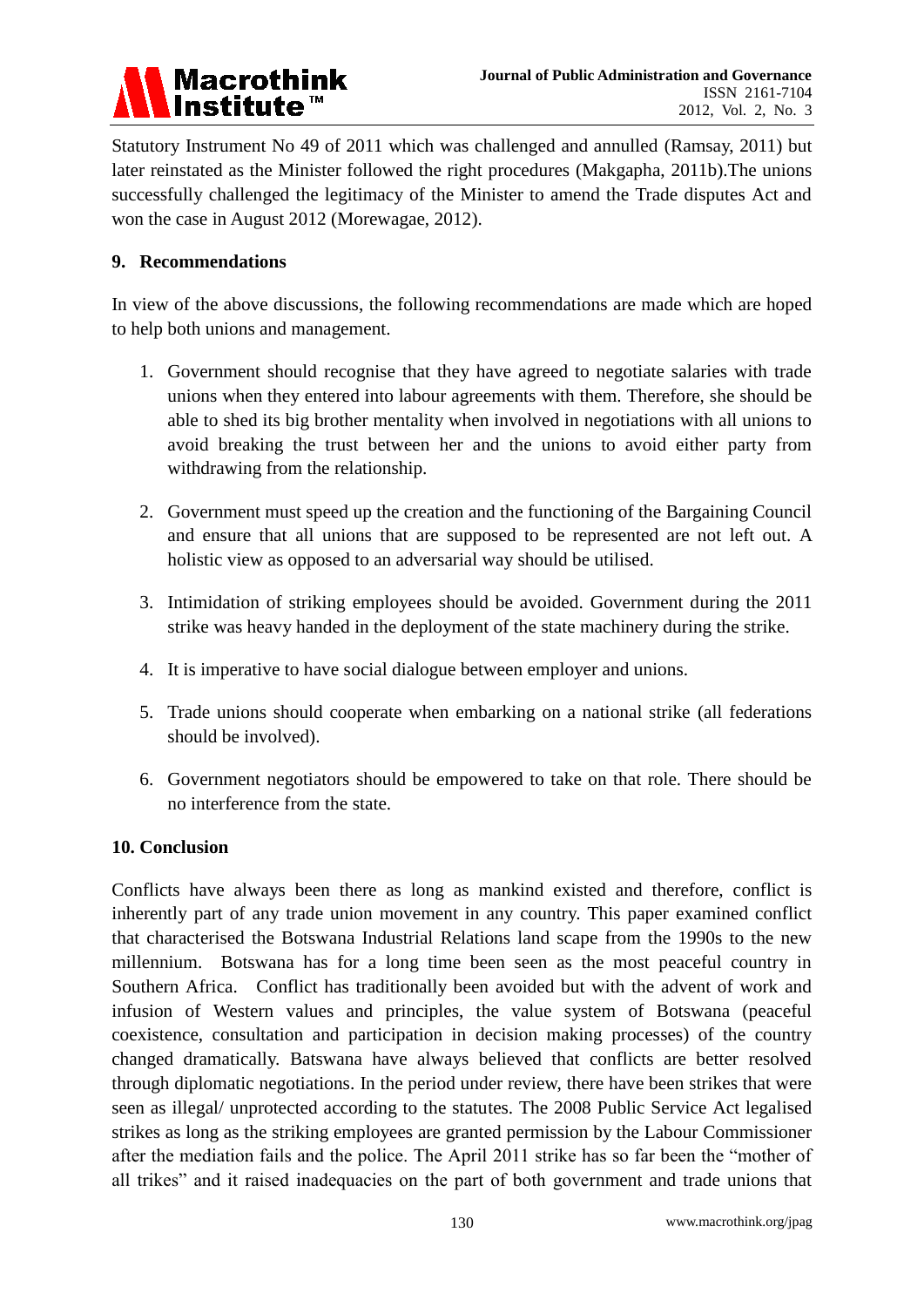

need to be addressed.

#### **References**

\_\_\_\_\_\_\_\_\_\_\_\_(2011). *Botswana: Civil Servants suspend strike*. Retrieved 10 10, 2011, from www.africareview.com: http://www.africareview.com/News/-/979180/1178528/-hnbplvz/-/.

Baaitse, F. (2011). *I spy with my little eye*. Gaborone, Botswana. Retrieved 17<sup>th</sup> September, 2011, from http://www.thevoicebw.com/2011/05/20/i-spy -with-my-little-eye/.

Directorate of Public Service Management . (2011). *Strike rules Agreement between Directorate of Public Service Management representing government as the employer and five of the recognised unions affiliated to BOFEPUSU (BOPEU, BLLAHWU, BTU, BOSETU and NALCGPWU).* Gaborone.

Dlamini, A. (2002). Botswana unions find their voice. *SA Labour Bulletin , 26* (1), 20-21.

Dzimbiri, L. B. (2006). Political stability and human rights for organised workers. *International Journal of Women, Sciaol Justice and Human Rights , 1* (2), 237-251.

Employment Act. (2003). Gaborone, Botswana: Government of Botswana.

Federick Ebert Foundation. (2008). *Trade Unions in Botswana Country Report* . Gaborone, Botswana.

Frederick Ebert Stiftung . (2006). *Trade unions in Botswana.* Gaborone: Friedrich Ebert Stiftung.

Gabzfmnews. (2011). BOFEPUSU seeks court interdict against government. Gaborone. Retrieved 20 2011, fromhttp://gabzfmnews.wordpress.com/2011/10/05/bofepusu-seeks-court...

Government of Botswana (2003). *Employment Act Chapter 47:03.* Gaborone, Botswana

Government of Botswana (2008). *Public Service Act.* Gaborone, Botswana.

Government of Botswana (n.d.) *Trade Unions and Employers Organisation Act (TUEA) Chapter 48:01* Gaborone, Botswana.

Government of Botswana (2004) *Trade Disputes Act No 15 of 2004*. Gaborone, Botswana.

Government of Botswana (n.d.). *Workmen's Compensation Act Chapter 47:03.* Gaborone, Botswana.

Holley, W. H. (2009). *The labour relations process.* Mason, USA: South-Western CENGAGE Learning.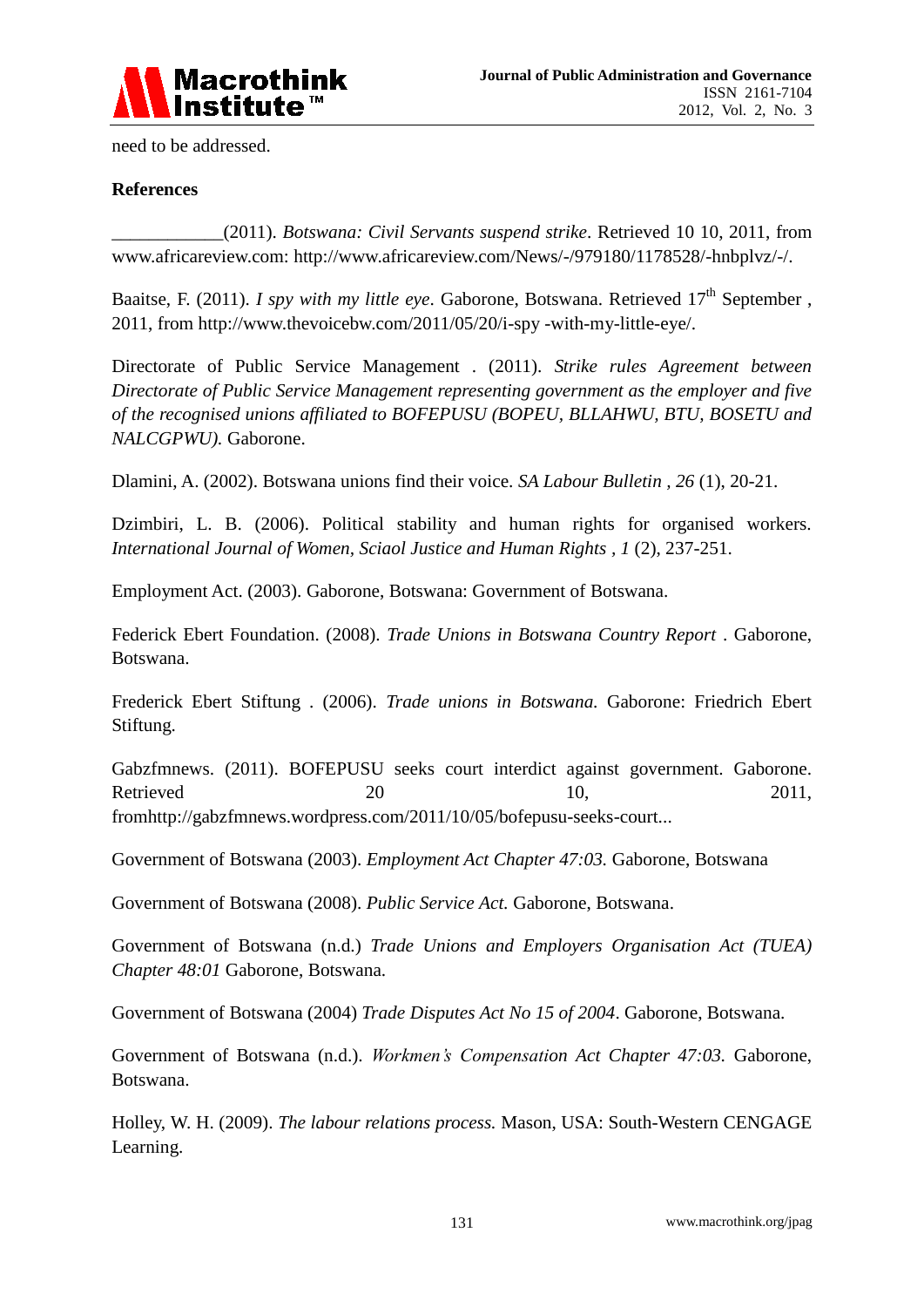

Makgapha, S. (2011a). Public Service Bargaining Council registered. Gaborone, Botswana. Retrieved 28 July , 2012, from http://www.gazette.com

Makgapha, S. (2011b). Did Siele mislead Parliament? Gaborone, Boswana. Retrieved 28 July , 2012, from http://www.gazette.com

Makgapha, S. (2011c). Government to pay 3% in October. Gaborone, Botswana. Retrieved 28 July , 2012, from http://www.gazette.com

Mogalakwe, M. & Siphambe, H. K. (2001). Economic performance and labour markets in Botswana. In K. Matlosa, *Labour Markets, migration and development in in Southern Africa.* Harare: Sarpes Books.

Mogalakwe, M. (1997). *Ther State and Organised labour in Botswana.* Aldershot: Ashgate.

Morewagae, I. (2012, August 10). *Teachers win.* Retrieved August 15, 2012, from http://www.mmegi.bw/index.php?sid=1&aid=418&dir=2012/August/Friday10

Ontebetse, K. (2011). Unions drag Labour Commissioner to court. *Gazette Newpaper Botswana*. Gaborone, Botswana. Retrieved Janaury 15, 2012, from http://www.gazettebw.com/index.php?view=article&catid=18:head...

Ramsay, J. (2011). *Government disappointed by annulment of Statutory Instrumenty on Essential services.* Gaborone. Republic of Botswana- Office of the President.

Rantsimako, S. (2011). *BOFEPUSU to petition government*. Gaborone, Botswana. Retrieved 28 July , 2012, from http://www.gazette.com.

Makgapha, S. (2011). Government to pay 3% in October. Gaborone, Botswana. Retrieved 28 July , 2012, from http://www.gazette.com.

Reynaud, J. (1983). White collar workers and their attitudes to trade unions: An international view. In R. &. Hyman, *The new working class? white collar workrs and their organisations: Areader.* London: Macmillan Press.

Siphambe, H. & Thokweng-Bakwena, M. (2001). The wage gap between men and women in Botswan's formal labour market. *Journal of African Economies , 10* (2), 127-142.

Tharenou, P., Donohue, R. & Cooper, B. (2007). *Management Research Methods.* Cambridge University Press: Port Melbourne, Australia.

Tregena, F. (2005). Retrieved Febraury 10, 2012, from http://www.policyinnovations.org/ideas/policy\_library/data/01387/\_res/id=sa\_File1/Tregenna \_Botswana.pdf

Tsie, B. (1996). The political context of the Botswana's development performance. *Journal of Southern African Studies , 22* (4), 599-616.